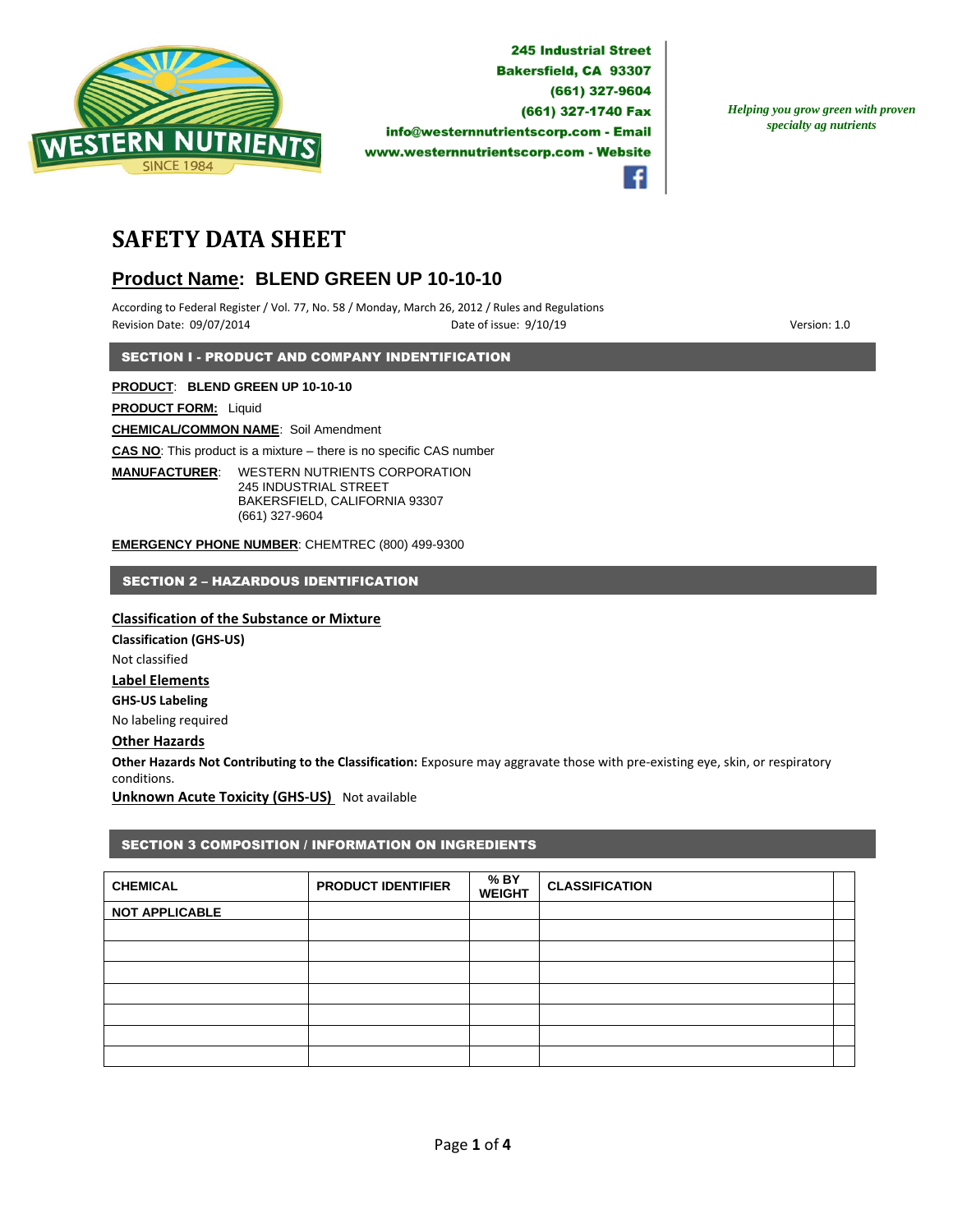

*Helping you grow green with proven specialty ag nutrients*

# **Product Name**: **BLEND GREEN UP 10-10-10**

## Safety Data Sheet

Date: 9/10/2019

According to Federal Register / Vol. 77, No. 58 / Monday, March 26, 2012 / Rules and Regulations

### SECTION 4 - FIRST AID MEASURES

**EYES**: Flush immediately with water for at least 15 minutes. Call a physician if eye irritation persists **SKIN:** Wash thoroughly with soap and water. Remove contaminated clothing and wash before reuse. See a physician if skin becomes irritated.

**INGESTION**: If conscious and alert, drink water or milk to dilute, and then induce vomiting. Call a physician or Poison Control Center immediately.

**INHALATION**: Move to fresh air. If breathing becomes difficult, call a physician.

## SECTION 5 – FIRE-FIGHTING MEASURES

**FLASH POINT**: Not Combustible

**TEST METHOD**: Not pertinent

**FLAMMABLE LIMITS**: Not pertinent

**LEL**: Not pertinent

**UEL**: Not pertinent

**EXTINGUISHING MEDIA**: Not pertinent

**SPECIAL FIREFIGHTING PROCEDURES**: Wear positive pressure, self-contained breathing apparatus and goggles. Contain any liquid runoff.

**UNUSUAL FIRE & EXPLOSION HAZARDS**: None

### SECTION 6 – ACCIDENTAL RELEASE MEASURES

### **STEPS TO BE TAKEN IN CASE MATERIAL IS RELEASED OR SPILLED**:

Contain spill, absorb liquids by covering with absorbent material. Vacuum or sweep waste and place in container.

### **WASTE DISPOSAL METHOD**:

Material, which cannot be used at the site, should be disposed of following all applicable Federal, State and local regulations.

## SECTION 7 – HANDLING AND STORAGE

Store in cool dry area away from children, food, and feed products

Protect from freezing

Avoid contamination and spills

Avoid contact with eyes, skin, and clothing

Avoid inhalation

Wash hands thoroughly before eating or smoking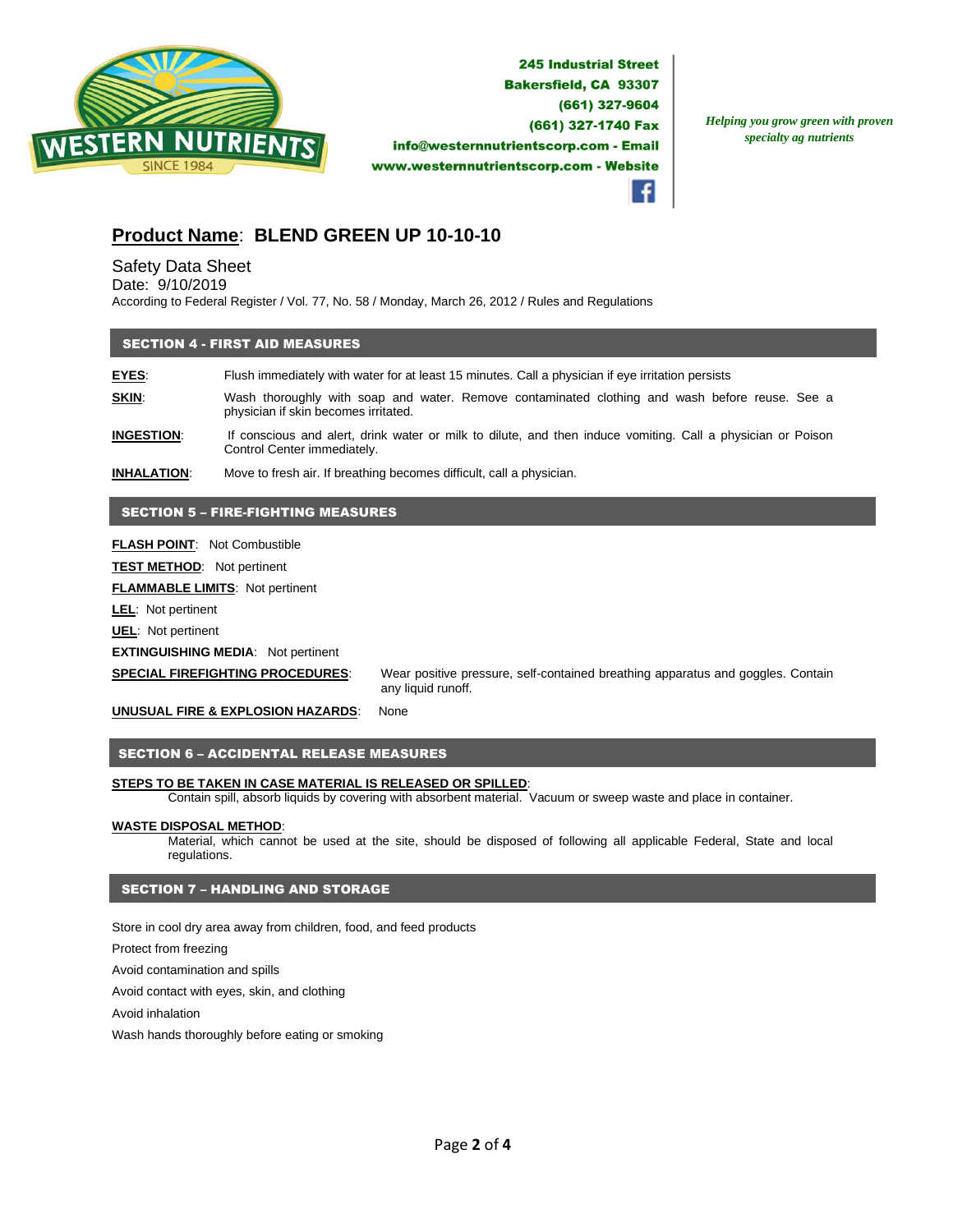

*Helping you grow green with proven specialty ag nutrients*

# **Product Name**: **BLEND GREEN UP 10-10-10**

Safety Data Sheet Date: 9/10/2019 According to Federal Register / Vol. 77, No. 58 / Monday, March 26, 2012 / Rules and Regulations

### SECTION 8 – EXPOSURE CONTROLS/PERSONAL PROTECTION

**EYES**: Chemical dust / splash goggles or full-face shield to prevent eye contact. As a general rule, do not wear contact lenses when handling.

**SKIN:** Impervious gloves and clothes.

**RESPIRATORY**: Not normally needed. If use generates an aerosol mist or respiratory irritation, use NIOSH-approved dust/mist respirator

### **VENTILATION**: Recommended but no TLV established

**PERSONAL PROTECTIVE EQUIPMENT**: Wear clothing consistent for handling and applying fertilizer



### SECTION 9 – PHYSICAL AND CHEMICAL PROPERTIES

**APPEARANCE**: LIGHT GREEN LIQUID **ODOR**: SWEET **BOILING POINT**: 215° F **SPECIFIC GRAVITY**: 1.280 **VAPOR PRES**SURE: N/A **PH**: 8 **VAPOR DENSITY (AIR= 1) : <1.0 % VOLATILE**: N/A **WATER SOLUBILITY**: Complete, Miscible **EVAPORATION RATE**: Same as water **HAZARD RATING:** HEALTH: 1 REACTIVITY: 0 FLAMMABILITY: 0 [0=Insignificant 1=Slight 2=Moderate 3=High 4=Extreme]

## SECTION 10 – STABILITY AND REACTIVITY

**STABILITY**: Stable **CONDITIONS TO AVOID**: N/A **INCOMPATIBILITY**: None **HAZARDOUS DECOMPOSITION PRODUCTS**: Not known **HAZARDOUS POLYMERIZATION**: Will not occur **CONDITIONS TO AVOID**: None known

.